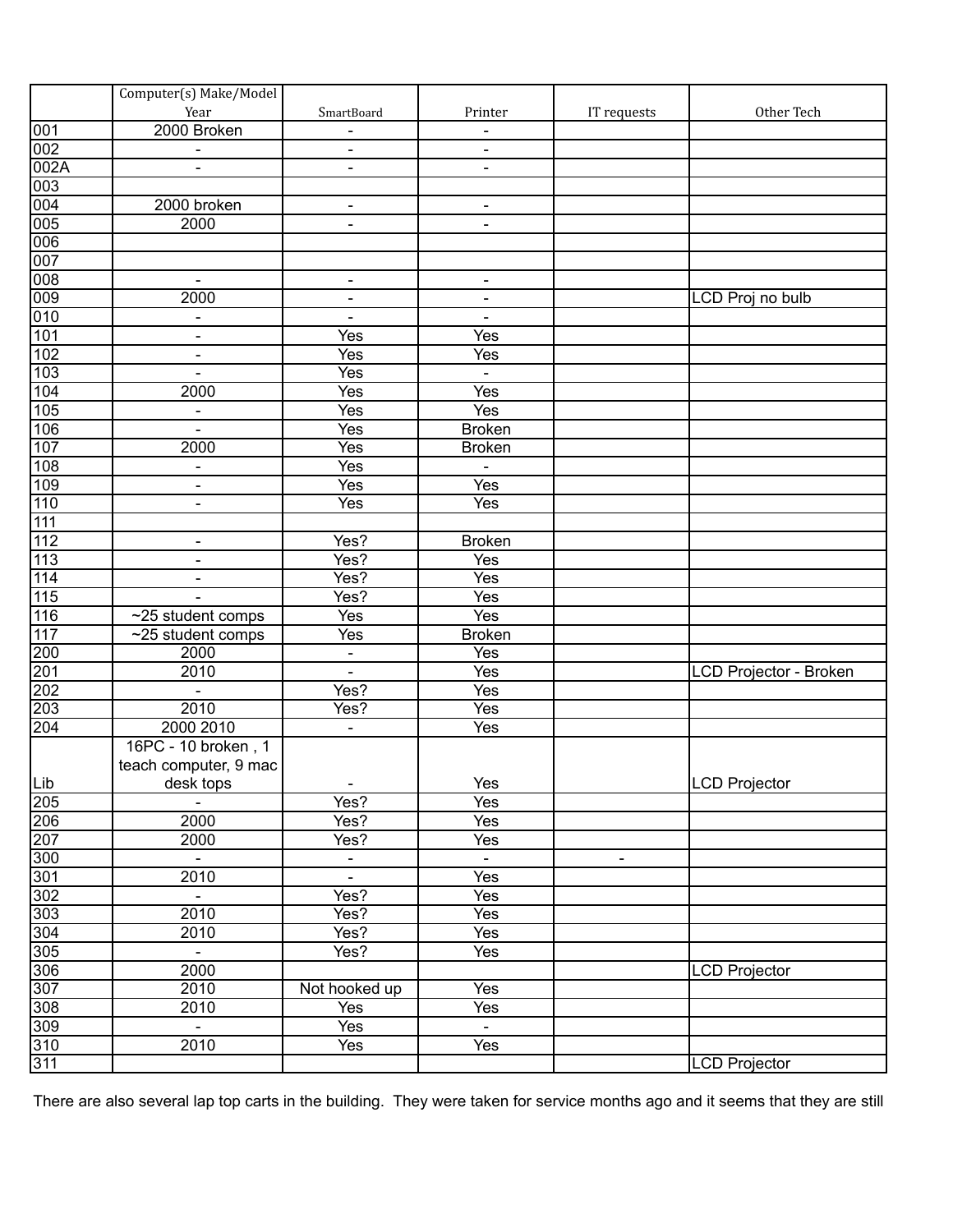|         |                | Do you<br>have a<br><b>District</b><br>Lap Top? | Does it<br>work | Did you fill out a<br>repair ticket |
|---------|----------------|-------------------------------------------------|-----------------|-------------------------------------|
| Teacher | 1              | Yes                                             | No              | Yes                                 |
| Teacher | $\overline{2}$ | Yes                                             | Yes             |                                     |
| Teacher |                | 3 Yes                                           | Yes             |                                     |
| Teacher |                | 4 Yes                                           | Yes             |                                     |
| Teacher |                | 5lYes                                           | No              | Yes                                 |
| Teacher |                | 6 Yes                                           | Yes             |                                     |
| Teacher | 7              | Yes                                             | Yes             |                                     |
| Teacher |                | 8 Yes                                           | Yes             |                                     |
| Teacher |                | 9 Yes                                           | Yes             |                                     |
| Teacher | 10             |                                                 |                 |                                     |
| Teacher |                | 11 <sub>Yes</sub>                               | Yes             |                                     |
| Teacher | 12             |                                                 |                 |                                     |
| Teacher |                | 13 Yes                                          | Yes             |                                     |
| Teacher |                | $14$ Yes                                        | Yes             |                                     |
| Teacher |                | 15 Yes                                          | No              | No                                  |
| Teacher |                | 16 Yes                                          | Yes             |                                     |
| Teacher |                | 17 Yes                                          | No              | Yes                                 |
| Teacher |                | 18 Yes                                          | No              | No                                  |
| Teacher |                | $19$ <sup>Yes</sup>                             | No              | Yes                                 |
| Teacher |                | 20 Yes                                          | Yes             |                                     |
| Teacher |                | 21 Yes                                          | No              | No                                  |
| Teacher |                | 22 Yes                                          | Yes             |                                     |
| Teacher |                |                                                 |                 |                                     |
| Teacher |                | 23 Yes                                          | Yes             |                                     |
|         | 24             |                                                 |                 |                                     |
| Teacher | 25             |                                                 |                 |                                     |
| Teacher |                | 26 No                                           |                 |                                     |
| Teacher |                | 27 Yes                                          | Yes             |                                     |
| Teacher |                | 28 Yes                                          | Yes             | Printer broken 112                  |
| Teacher |                | 29 Yes                                          | Yes             |                                     |
| Teacher |                | 30 Yes                                          | Yes             |                                     |
| Teacher |                | 31 Yes                                          | Yes             |                                     |
| Teacher |                | 32 Yes                                          | Yes             |                                     |
| Teacher |                | 33 Yes                                          | Yes             |                                     |
| Teacher |                | 34 Yes                                          | No              | Yes                                 |
| Teacher |                | 35 Yes                                          | No              | Yes                                 |
| Teacher |                | 36 Yes                                          | No              | Yes                                 |
| Teacher |                | 37 Yes                                          | Yes             |                                     |
| Teacher |                | 38 Yes                                          | Yes             |                                     |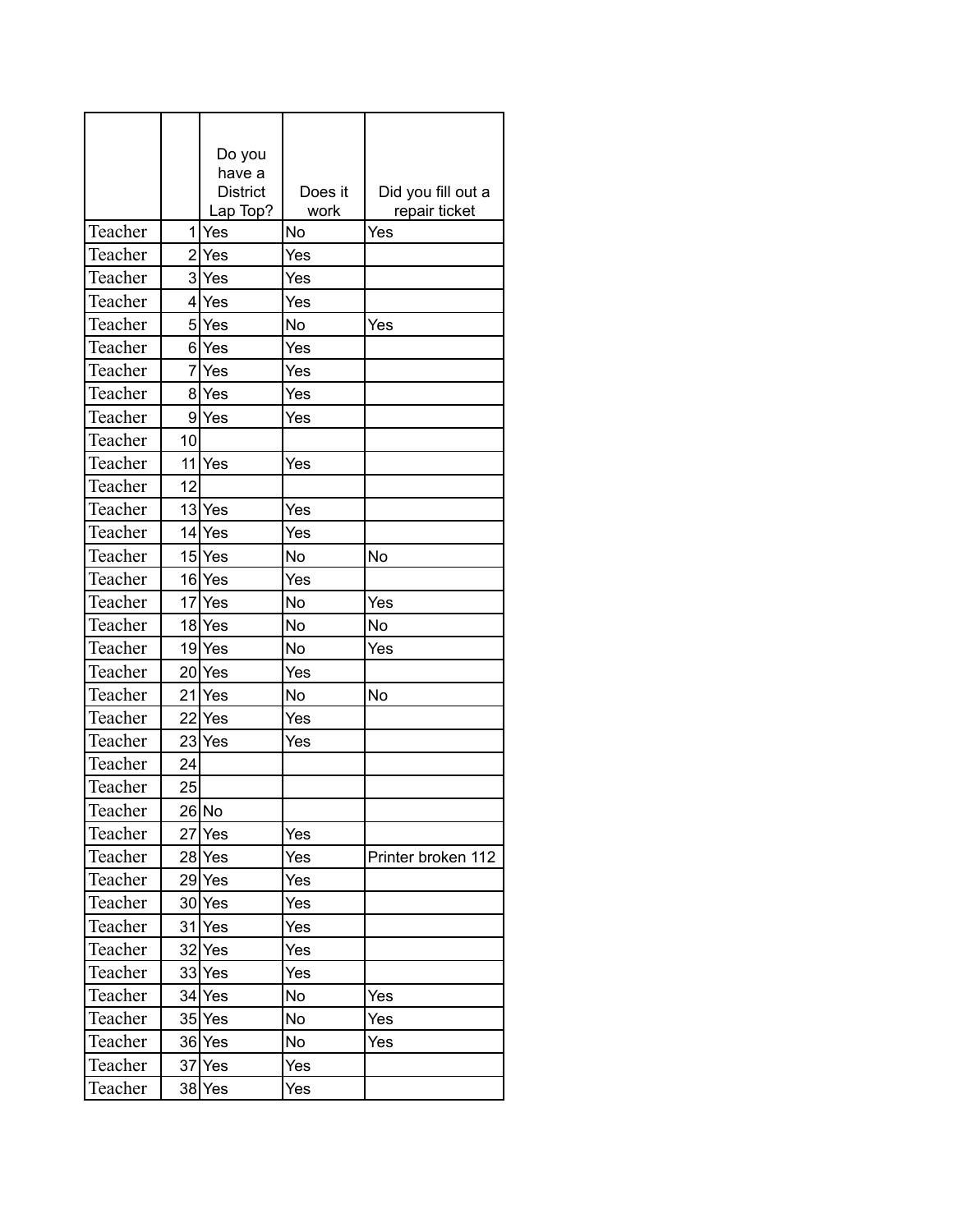| Teacher |     | 39 Yes | No  | No  |
|---------|-----|--------|-----|-----|
| Teacher | 40  |        |     |     |
| Teacher |     | 41 Yes | Yes |     |
| Teacher |     | 42 Yes | No  | No  |
| Teacher |     | 43 No  |     |     |
| Teacher | 44  |        |     |     |
| Teacher | 45  | Yes    | Yes |     |
| Teacher |     | 46 Yes | Yes |     |
| Teacher |     | 47 No  |     |     |
| Teacher |     | 48 Yes | Yes |     |
| Teacher |     | 49 Yes | No  | No  |
| Teacher | 50  | Yes    | Yes |     |
| Teacher |     | 51 No  |     |     |
| Teacher | 52  | Yes    | Yes |     |
| Teacher |     | 53 Yes | Yes |     |
| Teacher |     | 54 Yes | Yes |     |
| Teacher |     | 55 Yes | Yes |     |
| Teacher |     | 56 Yes | Yes |     |
| Teacher | 571 | Yes    | Yes |     |
| Teacher |     | 58 Yes | Yes |     |
| Teacher |     | 59 Yes | Yes |     |
| Teacher |     | 60 Yes | Yes |     |
| Teacher | 61  | Yes    | No  | Yes |
| Teacher | 62  | Yes    | Yes |     |
| Teacher |     | 63 Yes | Yes |     |
| Teacher | 64  |        |     |     |
| Teacher |     | 65 Yes | Yes |     |
| Teacher |     | 66 Yes | Yes |     |
| Teacher |     | 67 Yes | Yes |     |
| Teacher |     | 68 Yes | Yes |     |
| Teacher |     | 69 Yes | No  | Yes |
| Teacher |     | 70 Yes | Yes |     |
| Teacher |     | 71 Yes | Yes |     |
| Teacher |     | 72 Yes | No  | Yes |
| Teacher |     | 73 Yes | Yes |     |
| Teacher |     | 74 Yes | No  | No  |
| Teacher | 75  | Yes    | No  | No  |
| Teacher |     | 76 Yes | No  | Yes |
| Teacher | 77  | Yes    | Yes |     |
| Teacher |     | 78 No  |     |     |
| Teacher |     | 79 No  |     |     |
| Teacher |     | 80 No  |     |     |
| Teacher | 81  | Yes    | Yes |     |